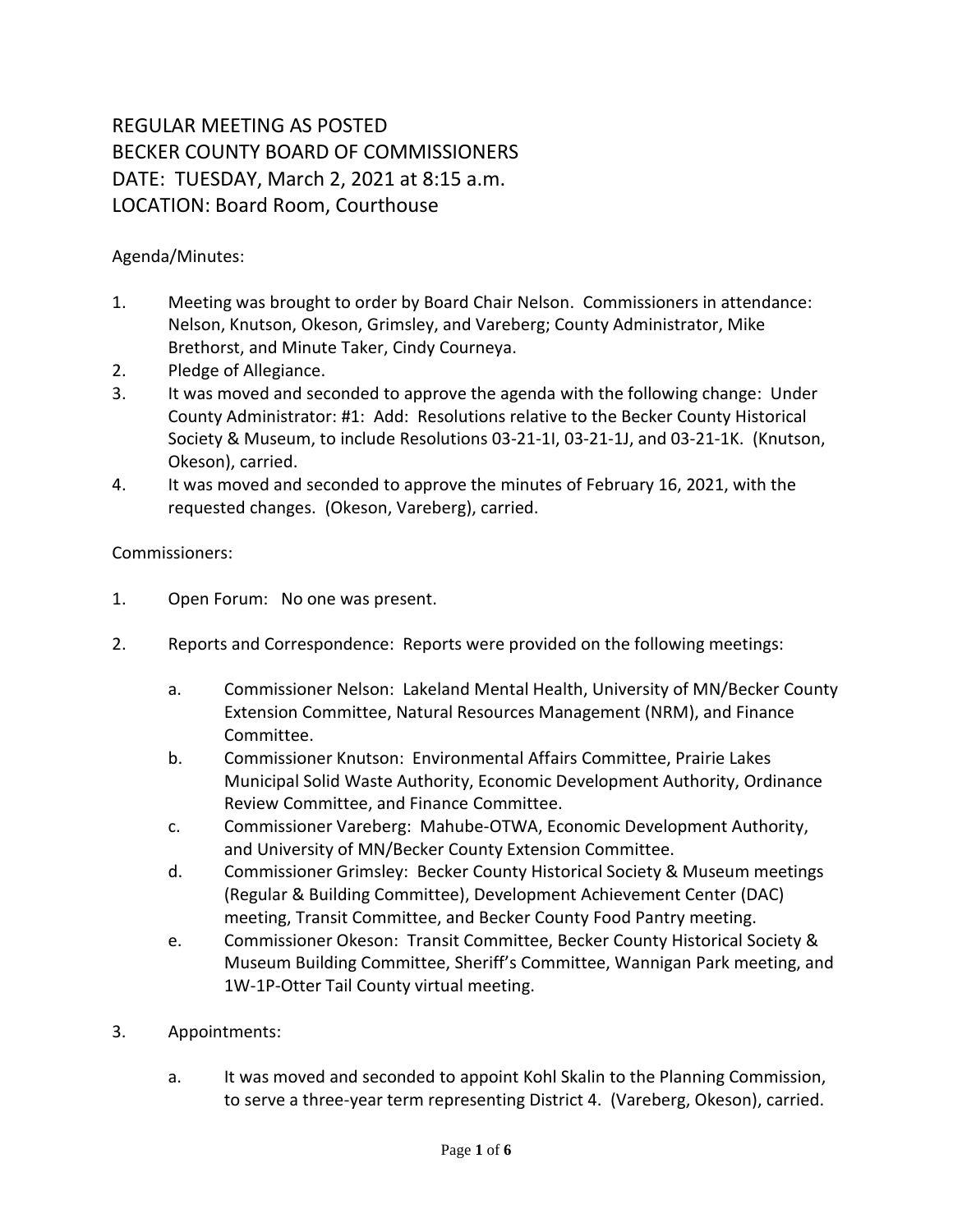b. It was moved and seconded to approve Resolution 03-21-1H, to approve the reappointment of Duane Erickson to the Wild Rice Watershed District Board of Managers representing Becker County. (Nelson, Knutson), carried.

County Administrator – Becker County Historical Society & Museum: Mike Brethorst presented, along with the museum's Executive Director, Becky Mitchell:

- 1. An update was provided on the Historical Society building project, with it noted that the committee has been working with MN Management and Budget and Attorney Sam Rufer, relative to the language of the agreements between Becker County and the Becker County Historical Society for the new museum and State Bonding.
	- a. It was moved and seconded to approve Resolution 03-21-1I, to approve the Land Lease with changes relative to Record Storage on site, as approved. (Grimsley, Knutson), carried.
	- b. It was moved and seconded to approve Resolution 03-21-1J, that Becker County agrees to enter into a "Sublease and Use Agreement to the Becker County Historical Society". (Grimsley, Okeson), carried.
	- c. It was moved and seconded to approve Resolution 03-21-1K, "Governmental Program" to be conducted and directed by the Becker County Historical Society, as outlined in said resolution. (Grimsley, Okeson), carried.

Finance Committee Minutes: Mary Hendrickson presented:

- 1. It was moved and seconded to approve the Regular Claims, Auditor Warrants, and Over-90-Day Claims, as presented:
	- a. Auditor's Warrants (Tuesday Bills):
		- i.  $02/20/2021$  in the amount of  $\frac{1}{2}$  21,728.30 (Cost Effective)
		- ii.  $02/24/2021$  in the amount of \$458,350.62 for a total amount of  $$480,078.92$
	- b. Over-90-Day Claims:
		- i. Dan Bergstrom in the amount of \$10.744.50 dated August-November 2020 (invoices were just received).

(Knutson, Okeson), carried.

2. It was moved and seconded to approve the Human Services Claims for Human Services, Public Health, and Transit, as presented. (Grimsley, Knutson), carried.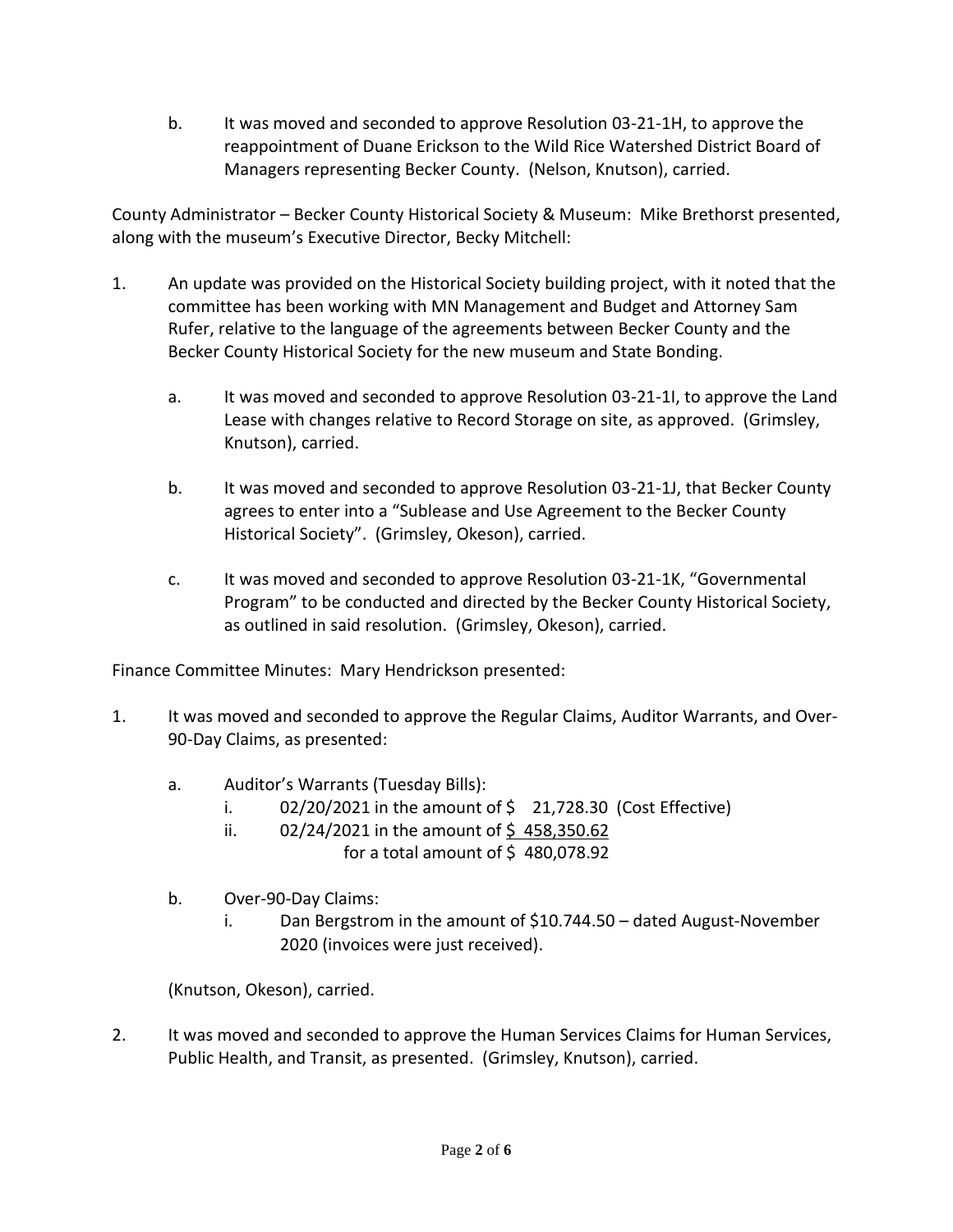Auditor-Treasurer: Mary Hendrickson presented:

- 1. Licenses and Permits: It was moved and seconded to approve the following Licenses:
	- a. On-Sale (Including Sunday Sale) Liquor License: Hotel Shoreham of Detroit Lakes, Inc. – Lakeview Township
	- b. Combination On/Off Sale (Includes Sunday Sales) Liquor License Renewal: Backwoods ICL, LLC – DBA – Ice Cracking Lodge – Round Lake Township
	- c. Club/On-Sale (Renewals):
		- i. Cormorant Lakes Sportsman's Club Cormorant Township
		- ii. Frazee Golf, Inc. Burlington Township
	- d. Wine and Strong Beer License (Renewals):
		- i. Jolly Fisherman Resort Anne Buelow Round Lake Township
		- ii. Cedar Crest Resort, LLC DBA Cedar Crest Resort Maple Grove Township
	- e. 3.2 On-Sale (Renewals):
		- i. Jolly Fisherman Resort Anne Buelow Round Lake Township
		- ii. Cedar Crest Resort, LLC DBA Cedar Crest Resort Maple Grove Township
	- f. 3.2 On and Off (Renewals):
		- i. Tamarac Resort Randy Blanford Sugar Bush Township
		- ii. The Hideaway Resort Allen Chirpich Shell Lake Township

(Okeson, Knutson), carried.

- 2. It was moved and seconded to approve Resolution 03-21-1B, to advertise and hire a part-time Licensing Clerk, due to a vacancy. (Knutson, Okeson), carried.
- 3. It was moved and seconded to accept the December 2020 Cash Comparison and Investment Summary, as presented. (Grimsley, Knutson), carried.
- 4. Auditor-Treasurer, Mary Hendrickson, provided an update on Electronic Vehicle Title and Registration (EVTR), noting it has been confirmed with the State that the Becker County Motor Vehicle Department will continue to collect fees from potential transactions, with the dealers to be charging more to the customers to cover their cost and vendor.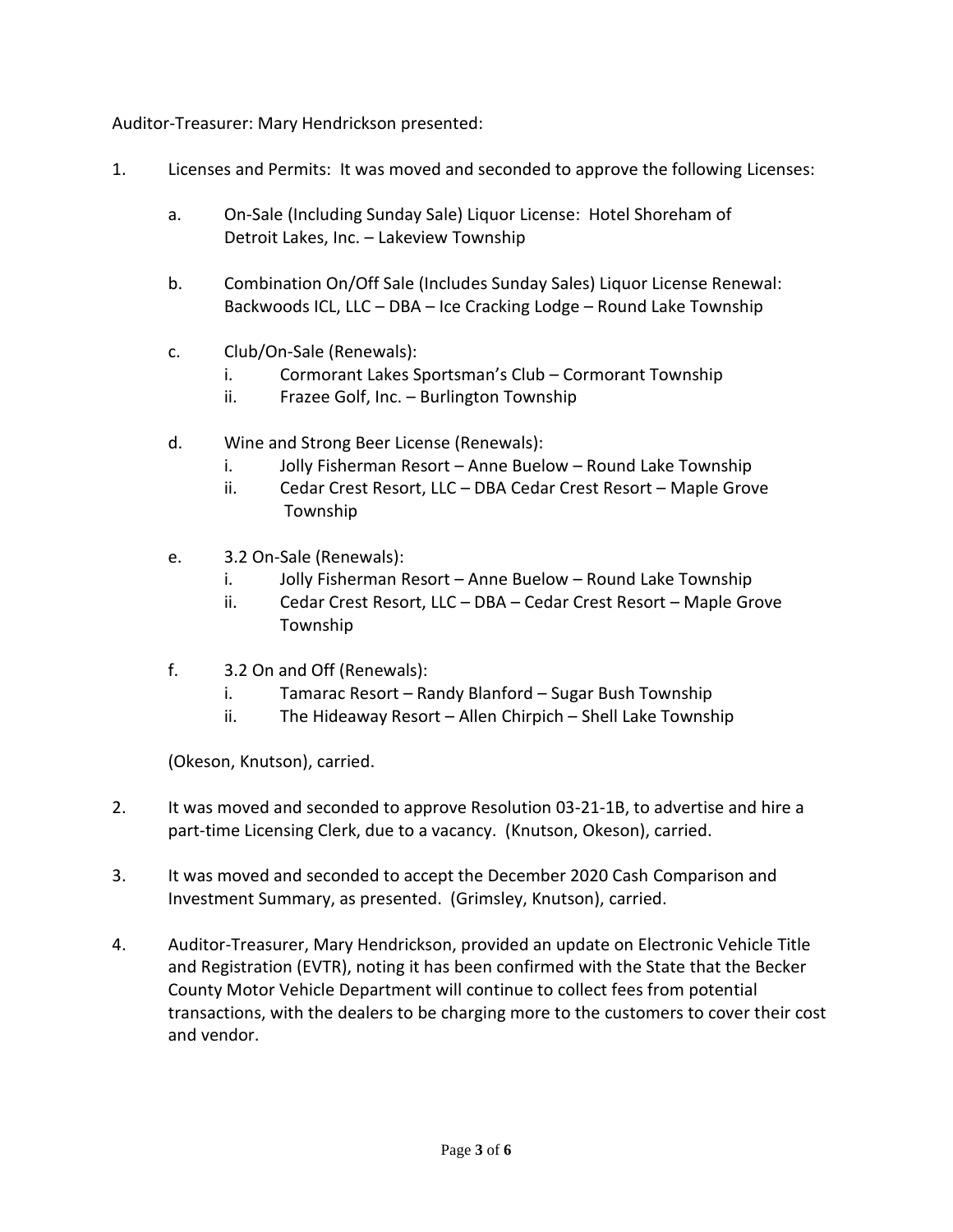5. County Administrator, Mike Brethorst, also announced that Human Resources Director, Nancy Grabanski, will be retiring from her position at Becker County, effective June 1, 2021.

The Finance Committee will be meeting on Friday, March 5<sup>th</sup> regarding the Business Relief Grants and will also discuss moving forward with filling the Human Resources position, to begin advertising for the position immediately. The Board publicly recognized and thanked Ms. Grabanski for her years of service to Becker County.

Assessor – Lisa Will presented:

- 1. It was moved and seconded to approve the following abatements, as presented:
	- a. PIN #: 49.0051.503 City of Detroit Lakes in the amount of -\$ 44,230.00 for Tax Court Stipulation in 2019.
	- b. PIN #: 49.2524.341 City of Detroit Lakes in the amount of  $-$ \$1,696.00 and -\$1,824.00 for Tax Court Stipulations in 2019 and 2020, respectively.

For a total amount of Abatements at -\$47,750.00.

(Grimsley, Knutson), carried.

Emergency Management – County Administrator, Mike Brethorst, presented:

1. It was moved and seconded to approve the payment of \$17,700.00 for the Code Red/IPAWS contract, as presented, using E-911 grant funds for said purchase. (Knutson, Okeson), carried.

Highway – Jim Olson presented:

- 1. It was moved and seconded to approve Resolution 03-21-1E, approving the Final Acceptance of Project SAP 003-626-022, consisting of Reconstruction, Aggregate Base and Bituminous Surfacing for the County Highway 26 Reconstruction, and authorizing the final payment in the amount of \$124,787.76 to Minnerath Construction, Inc. of Cold Spring, MN. (Knutson, Okeson), carried.
- 2. It was moved and seconded to approve Resolution 03-21-1F, to support the Local Road Improvement Program (LRIP) Grant Application by Erie Township, for road improvements on 305<sup>th</sup> Avenue and 170<sup>th</sup> Street, and for Becker County to act as the sponsoring agency, as outlined in said resolution. (Okeson, Grimsley), carried.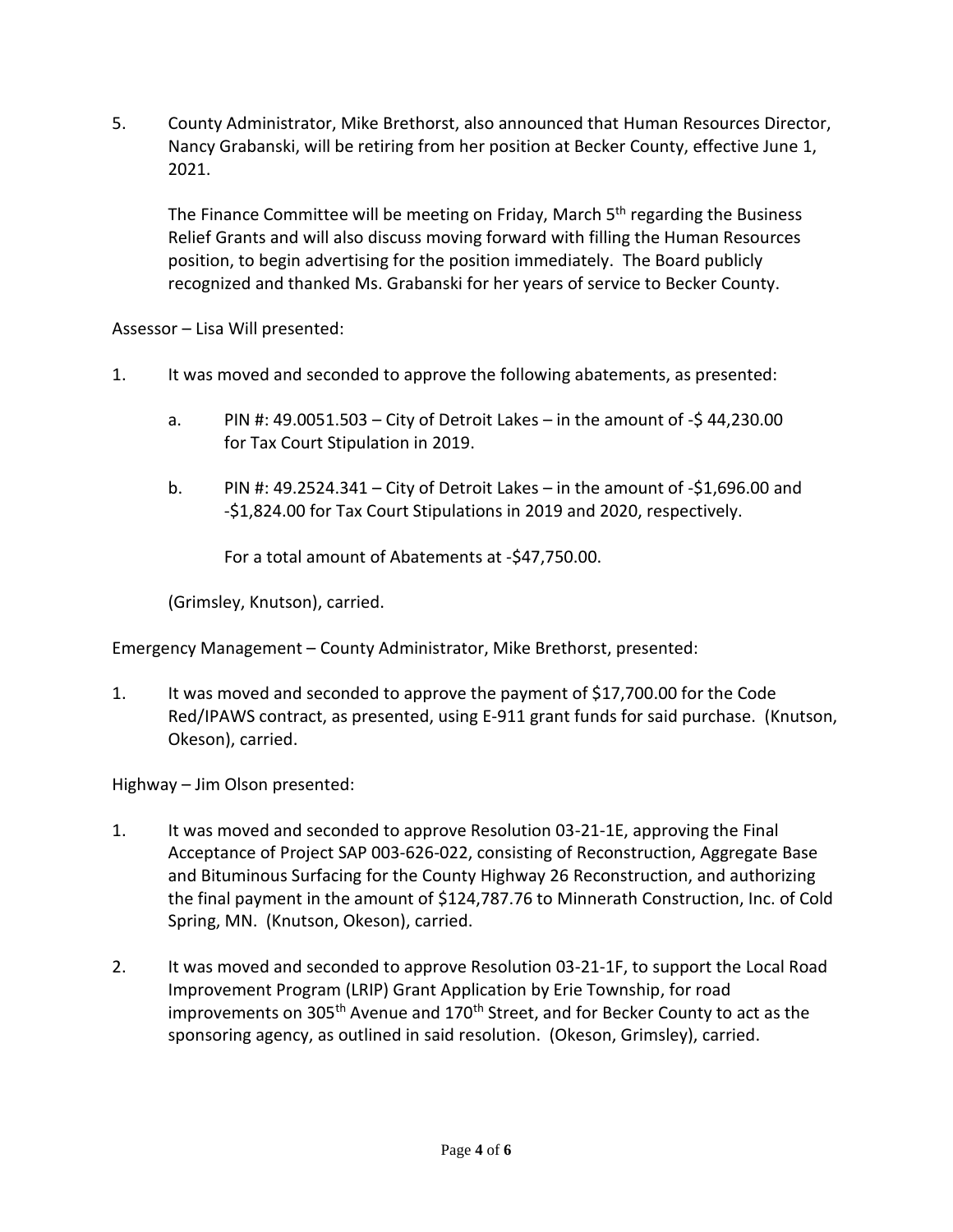Planning & Zoning – Kyle Vareberg presented:

1. It was moved and seconded to authorize the Board Chair and County Administrator to acknowledge and sign the final plat for Lakeview on Englewood (west of Lake Floyd), a six-lot plat located in Detroit Township (Parcel #: 08-0126-000) and in the two-mile extraterritorial area. (Okeson, Grimsley), carried.

County Attorney – Brian McDonald presented:

1. It was moved and seconded to approve Resolution 03-21-1C, as presented, to approve the renewal of the State of MN Joint Powers Agreement (MN-JPA), through its Department of Public Safety and Bureau of Criminal Apprehension with Becker County, on behalf of its County Attorney and Sheriff; and to authorize the Sheriff and County Attorney to act as County representatives to access State systems and tools available over the State's criminal justice data communications network, for which the County is eligible, and at a cost of \$600.00 per year, effective for five (5) years. (Knutson, Okeson), carried.

Sheriff – Todd Glander presented:

- 1. It was moved and seconded to approve the renewal of the Service Contract with VoiceProducts Service LLC, Wichita, KS, for technical support for recording equipment installed at the Becker County Sheriff's office, at a cost of \$5,870.02. (Okeson, Knutson), carried.
- 2. It was moved and seconded to approve the purchase of Paging-Re-frequency to Wideband and to accept the low quote from Midstates Wireless in the amount of \$8,000.00, a one-time expense out of the Sheriff's budget. (Knutson, Okeson), carried.

Human Resources-Maintenance – Nancy Grabanski presented:

1. It was moved and seconded to approve Resolution 03-21-1G, to hire a part-time custodian through the normal hiring process, due to a vacancy. (Knutson, Okeson), carried.

Land Use – Natural Resources Management (NRM) – Mandy Erickson from the MN Department of Natural Resources presented:

1. It was moved and seconded to approve Resolution 03-21-1A, to approve the MN-DNR proposed acquisition of 382 acres for an Aquatic Management Area (AMA) with over 10,000 feet of shoreline on White Earth Lake, from the Rinaldo-Lee Family, as per the attached described property, and utilizing Reinvest in MN Funds. (Nelson, Okeson), carried 4-1.